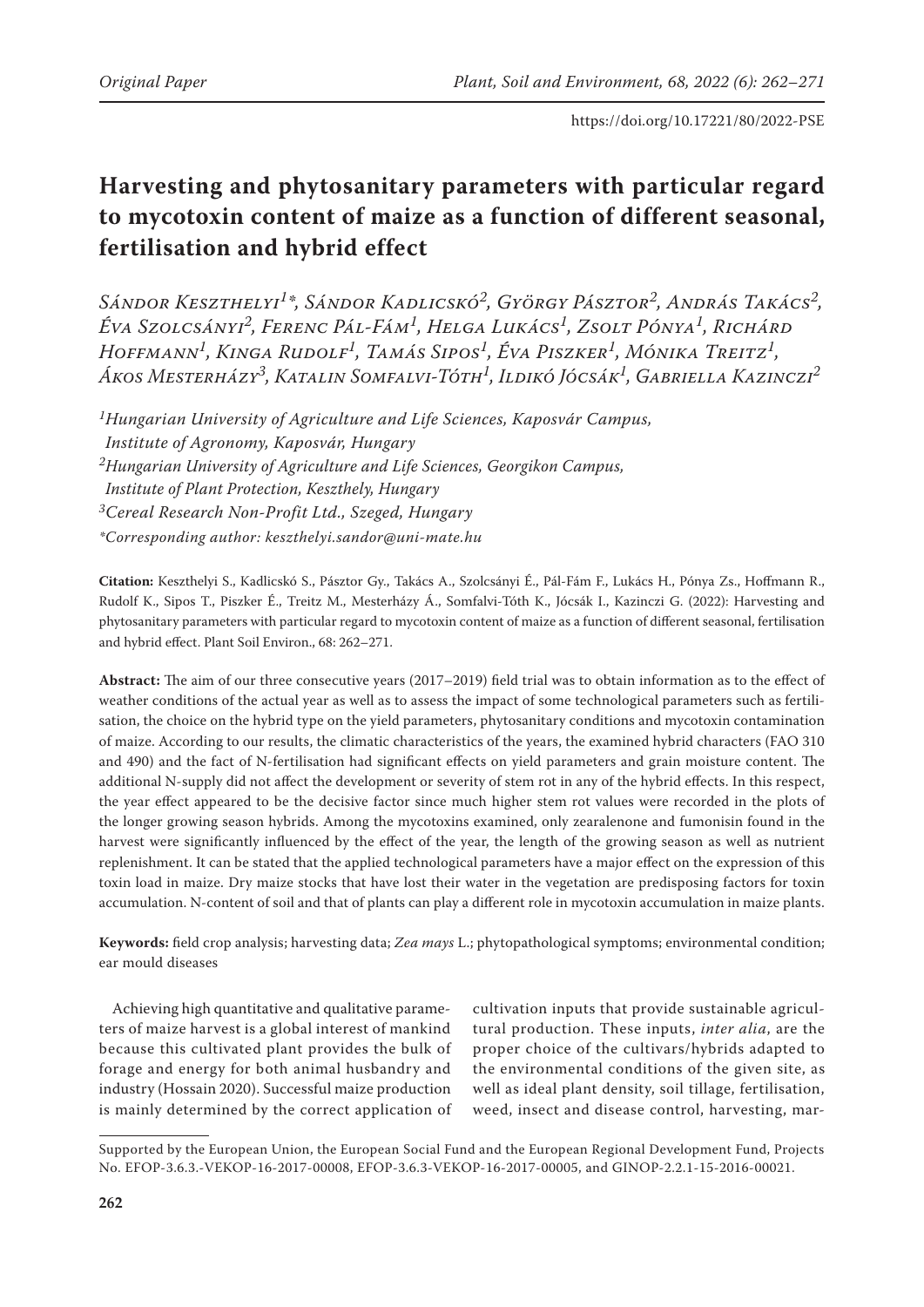keting, and financial activities (Aminu et al. 2015, Mwalupaso et al. 2019).

Field trials are very important in maize research. In particular, breeders conduct different types of field trials in the process of developing new varieties hence attaining useful information *inter alia* in connection to tolerance, nutrient recovery, and developmental features of new varieties and hybrids (Leggett et al. 2015, Hirte et al. 2018). Knowing these characters, they can play an important role in the calculation of the expected yield and can ensure acquiring more specific data about the phytosanitary conditions of the mature crop plant (Lone et al. 2018). An especially significant factor in this latter case is the mycotoxin content of yield because of the marketability of the produced maize is fundamentally jeopardised by these toxic secondary metabolites (Oldenburg and Ellner 2005, Oldenburg et al. 2017). Several human and animal disorders, and diseases can be traced back to the occurrence of mycotoxin producing microfungi, such as *Fusarium* spp. and *Aspergillus* spp. (Szabó et al. 2016).

Under field conditions, the plant protection of maize is determined by the control of pests and weeds. However, the increasing damage of toxin-producing fungi (*Fusarium*, *Aspergillus* and *Penicillium* species) in recent years may also necessitate the chemical control of phytopathogenic fungi. *Fusarium* species are responsible for *Fusarium* stem and ear rots, one of the most important fungal diseases of maize. Aggressiveness tests proved that isolates of *Fusarium graminearum*, *F. culmorum* and *F. avenaceum* are the most aggressive to cereals among *Fusarium* species in Hungary. Cereals can also be infected with *Penicillium*, *Aspergillus* which may produce mycotoxins during mostly storage (Varga et al. 2004). Parasitic fungal wound pathogens can induce secondary infections *via* insects which can damage corn ears. Therefore, insecticide treatments timed to the flight peak of these pests can significantly reduce the infection caused by these microfungi (Mesterházy 2018).

Symptoms of toxin-producing fungi are variable (death of the young seedlings, stem rot), but the most serious one is the mould on maize ears. The economic damage caused by fungi is manifested not so much in crop losses but rather indirectly in the production of toxins that are dangerous to both human and animal health. Reducing the toxin contamination of feed is a fundamental element, as the contaminated crop can only be rendered suitable for feed-use with

significant expenditure (antibiotics, toxin binders). Therefore, the growing health concerns have forced decision-makers to set maximum tolerable levels for each mycotoxin in feedlots through different regulations (Mesterházy et al. 2012).

Out of the species of the *Fusarium* genus 19 can be found in Europe (Logrieco et al. 2002). Identification of the genus is simple, but species identification is more complicated and generally requires expensive molecular investigations. *F. graminearum* and *F. verticillioides* are the most important ones in Hungary, the latter one, especially under dry seasons.

Additionally, other species, such as *F. culmorum*  and *F. solani* may also be important to the basal part of the stem causing stem rot (Mesterházy and Vojtovics 1977). In wet conditions, the presence of more *Fusarium* species can be also detected (Mesterházy et al. 2012). In the case of natural infections, the occurrence and toxin production of other *Fusarium* species and fungi belonging to other genera (*Aspergillus*, *Penicillium*) are common even on the same corn ear (Mesterházy et al. 2012). In some years, the damaging effect of fungi causing stem rot (*Fusarium* spp., *Macrophomina phaseolina* etc.) can be also significant (Keszthelyi and Pónya 2019).

Some scientific proofs confirm that the in-crop colonisation of microfungi producing mycotoxins producing microfungi can be fundamentally determined by fertilisation practices. It is a known fact that these necrotrophic parasites and DON contamination may be directly correlated with an increase in the dose of nitrogen fertilisation (Heier et al. 2005). This phenomenon could be traced back to the physiological conditions of crop plants and the changing of the crop canopy structure (Bernhoft et al. 2012). Besides, rather controversial physiological reactions to nitrogen dosing were observed in maize, where the mycotoxin concentration was manifested wide range as a function of the different fertilisation practices (Blandino et al. 2008a). Moreover, also the mobilisation of micronutrients can strongly influence plant development, as well as the resistance abilities related to the abiotic and biotic stressors, which depend on the presence or lack of these nutrients (Hajiboland 2012), and all of these can enhance plants to symptoms triggered by magnesium deficiencies.

Naturally, besides the fertilisation, the production potential and health condition of maize are determined by hybrid, agro-ecological and climatic conditions as well as by the growing technology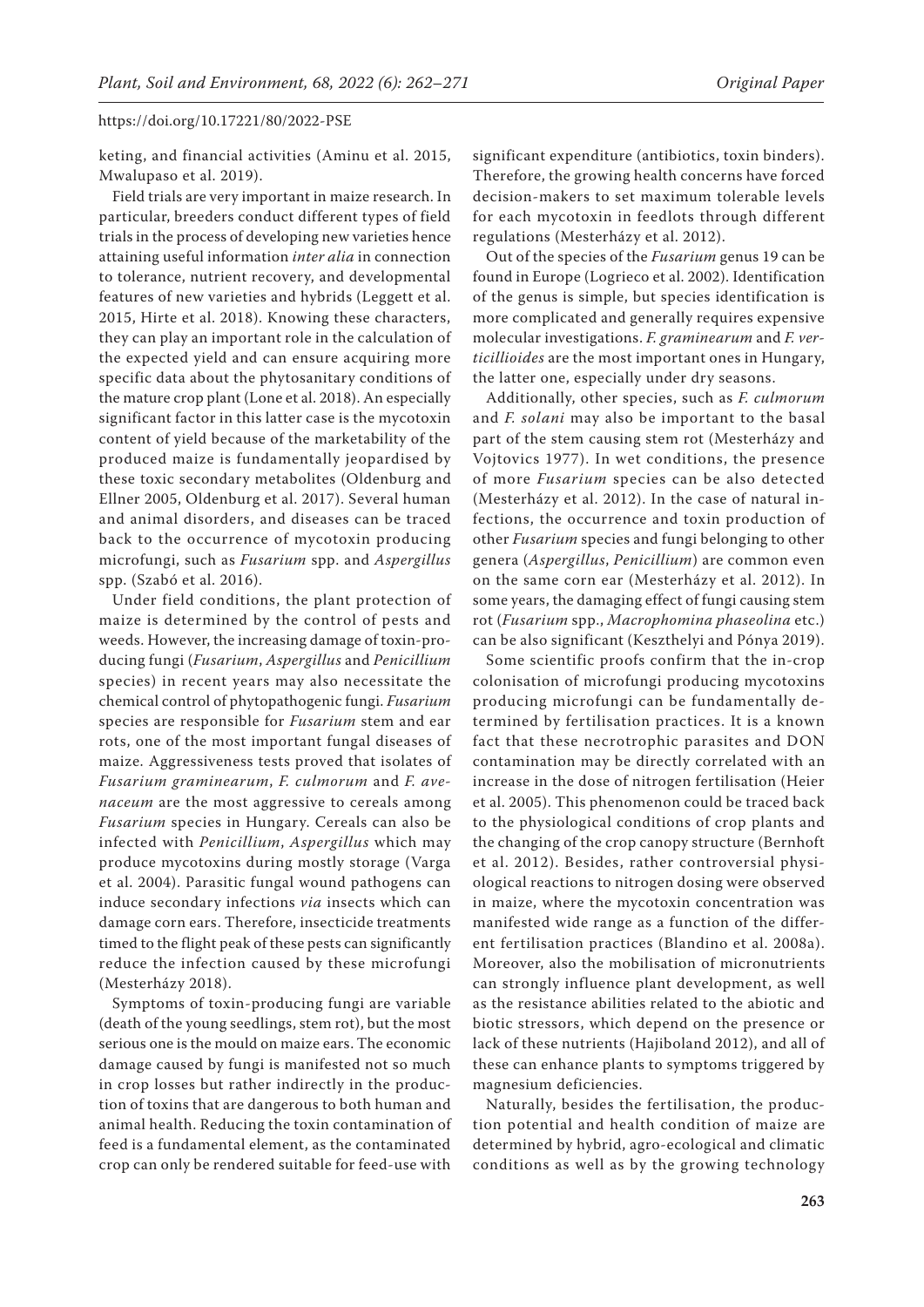(Ewees et al. 2008, Delibaltova et al. 2009). From this point of view, the effect of different hybrids on the qualitative and quantitative parameters is not yet sufficiently clear. The interaction between maize hybrids and nitrogen fertilisation levels, grain and biological yields could not be confirmed by several studies (Sharifi and Taghizadeh 2009, Akmal et al. 2010). Thus, the consequences of hybrid-dependent cultivation technology parameters on mycotoxin content are also controversial. According to Blandino et al. (2008b), the plant density significantly influenced the percentage of kernels infected by *Fusarium* species and the fungal ear rot severity. In contrast, the plant density did not influence the type of mycotoxin found in the kernel, which only depended on the climatic conditions during the season and their influence on the infection and the development of different fungal genera and species.

The objective of our field trial research conducted throughout consecutive years was to obtain information about the effect of weather conditions of the examined year as well as about some technological parameters, e.g. fertilisation, the hybrid effect on the yield parameters, phytosanitary conditions and mycotoxin contamination of maize samples.

# **MATERIAL AND METHODS**

**The set-up of the field experiments.** Field experiments have been carried out for three consecutive years in order to examine the effect of different nutrient supplies, growing seasons of hybrids, and the climatic characteristics of the given vegetation cycle on the harvesting and phytosanitary parameters (between 2017–2019). The plots of investigations were located on arable fields in Iregszemcse (Tolna county, Hungary; GPS coordinates: WGS: X: 46.693509, Y: 18.173268). In these experimental areas, maize was cultivated for consecutive years *via* monoculture.

Fertilised and non-fertilised treatments of two maize hybrids were examined in these three years' field experiments. The seed stocks belonged to either an FAO 310 hybrid-derived, early-ripening maturity group or a medium-ripening group represented by an FAO 490 hybrid. N-content fertilisations applying 120 kg N/ha were effectuated right before the sowing in half of the plots set up for examining the hybrids. Each trial was set up as a randomised complete block design in four replicates. Plant densities were set according to local recommendations for highyield production: 71 000 plants/ha (in early ripening

maturity maize), and 64 000 plants/ha (in medium ripening maturity maize). All seeds were sown regularly at the end of April as the established optimum local planting dates. The active ingredients of the uniformly applied fungicide for the seed treatment were: 25 g/L fludioxonil and 9.7 g/L metalaxyl-M. Table 1 contains the field and cultivation data of the experiment. Insecticide treatments were done at the flight peak of *Ostrinia nubilalis* (Hübner).

**Determination of harvest and yield parameters.** Harvesting was carried out with a parcel harvester (Sampo, Pori, Finland). All trials were harvested at the optimum harvesting time during September or October depending on the individual maturity of hybrids. At the end of the vegetation cycle, the grain moisture (with the Dickey-John fast moisture meter, Auburn, USA), 1 000-grain weight and hectolitre weight per plot was determined. Seeds were harvested when the grain moisture content in the examined hybrids was approximate: 18–20%. Grain yield was adjusted to 14% moisture content (t/ha). The main abiotic data (daily temperature and precipitation) were supplied by the outsourced iMETOS 3.3 meteorological mobile station, which directly communicated to the FieldClimate© platform for the evaluation of the effect of climatic parameters on the yield values of the given year.

**Field phytopathological bonitation and determination of mycotoxin content.** Field phytopathological bonitation (evaluation of ear mould and stem rot) was performed in the field before harvest. To evaluate ear mould, 10–10 cobs were removed and used from each plot prior to harvest. The infestation degree was expressed as a percentage and applied to the entire ear area. During the field bonitation, the fungi damaging the ear (*Fusarium* spp., *Aspergillus*  spp*.*, *Penicillium* spp*.*) were determined only to the level of genera, no species-level determination was performed. When it was not possible to separate the fungal genera based on symptoms, identification was performed under laboratory conditions, after incubation in a humid chamber, by light microscope examination of the propagation and overwintering formulas developed on the ears.

To assess stem rot, the cross-section of the basal part of the stem was examined on a bonitation scale of 0–5 (Christensen and Wilcoxson 1966); 0 value – hybrid with green stalk, intact intestinal tissue; 1 – minimal intestinal tissue damage (rather, only discolouration indicating the presence of infection);  $2 - 20\%$  of intestinal tissue is missing;  $3 - 21 - 50\%$  of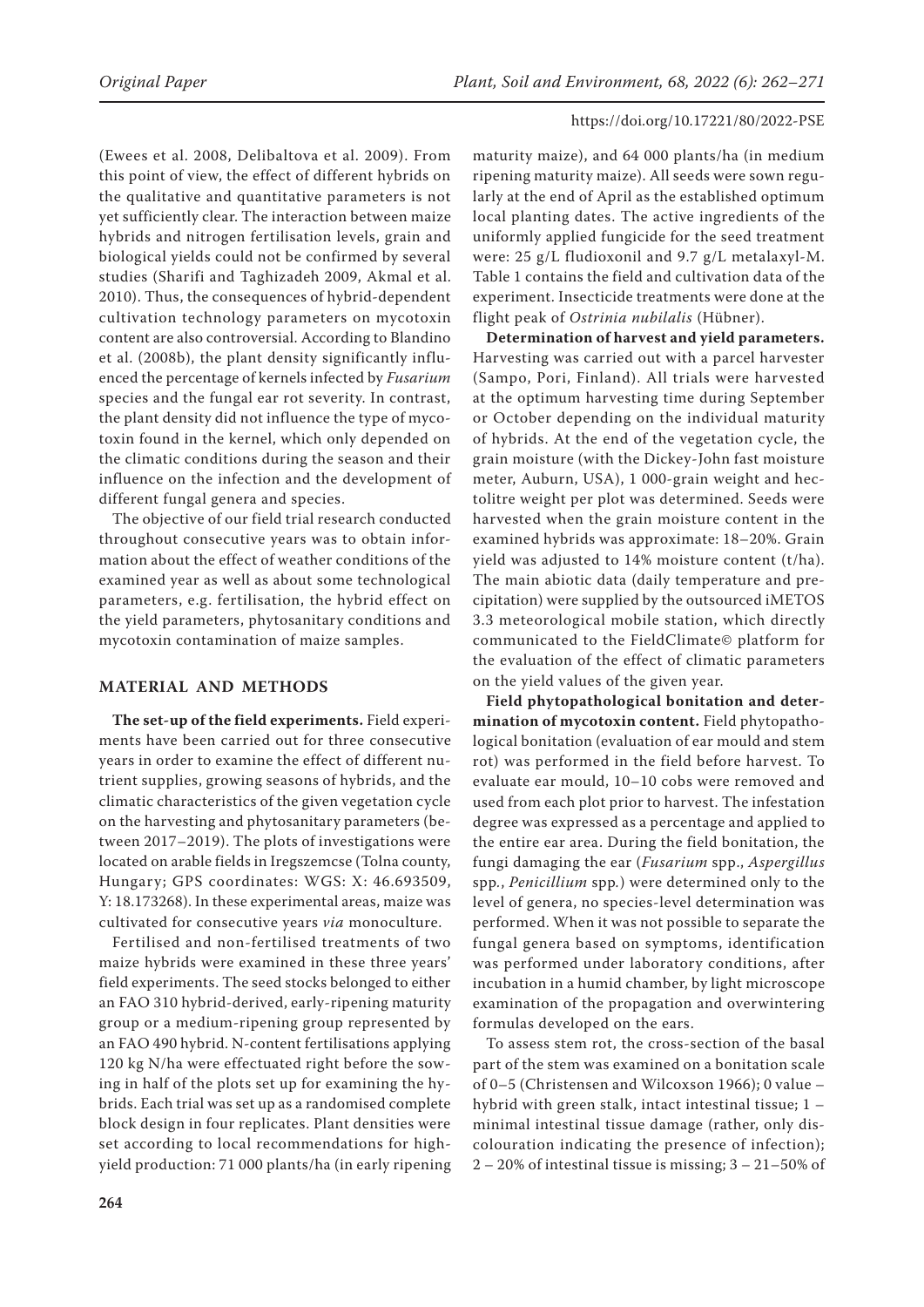Table 1. Soil, agrotechnics, cultivation and evaluation parameters of the experimental area

|                                                         | 2017                                                                                                                                                                                                                                         | 2018   | 2019   |  |  |
|---------------------------------------------------------|----------------------------------------------------------------------------------------------------------------------------------------------------------------------------------------------------------------------------------------------|--------|--------|--|--|
| Type of soil                                            | calcareous chernozem                                                                                                                                                                                                                         |        |        |  |  |
| Physical parameters of the soil                         | Arany-type soil cohesion index $(K_A)$ : 36; pH <sub>KCl</sub> : 7.32;<br>soil organic carbon content: 2.36%;<br>carbonated lime: 8.07 Wt%;<br>water soluble total salt content: $< 0.02$ Wt%;<br>87.9 mg P/kg; 201.42 mg K/kg; 3.74 mg N/kg |        |        |  |  |
| Applied fertiliser                                      | lime-ammonium nitrate: 27% N; 5% Ca; 3% Mg                                                                                                                                                                                                   |        |        |  |  |
| Dose of fertiliser                                      | $120$ kg N/ha                                                                                                                                                                                                                                |        |        |  |  |
| Dates of fertilisation                                  | 05.03.                                                                                                                                                                                                                                       | 02.05. | 28.04. |  |  |
| Dates of sowing                                         | $0.5.04$ .                                                                                                                                                                                                                                   | 14.05. | 29.04  |  |  |
| Name of hybrids and their FAO number                    | DKC 4014 (FAO 310), P 0216 (FAO 490)                                                                                                                                                                                                         |        |        |  |  |
| Plant densities                                         | FAO 310: 71 000 plants/ha, FAO 490: 64 000 plants/ha                                                                                                                                                                                         |        |        |  |  |
| Size of plots                                           | $3 \times 9$ m = 27 m <sup>2</sup>                                                                                                                                                                                                           |        |        |  |  |
| Trade name and dose of the applied herbicide            | Laudis 2 L/ha                                                                                                                                                                                                                                |        |        |  |  |
| Active ingredients of herbicides                        | 44 g/L tembotrione + 22 g/L isoxadifen-ethyl                                                                                                                                                                                                 |        |        |  |  |
| Dates of herbicide treatment                            | 30.05                                                                                                                                                                                                                                        | 04.06. | 19.06. |  |  |
| Dates of field bonitation of phytopathological symptoms | 04.11.                                                                                                                                                                                                                                       | 18.10. | 13.11. |  |  |
| Dates of harvest                                        | 10.11.                                                                                                                                                                                                                                       | 20.10. | 18.11. |  |  |
| Dates of toxin analytical works                         | 05.12.                                                                                                                                                                                                                                       | 04.12. | 04.12. |  |  |

intestinal tissue is missing; 4 – 50–75% of intestinal tissue is missing;  $5 - 75 - 100\%$  of intestinal tissue is missing (Mesterházy 1979).

Additionally, toxin tests were also carried out on samples taken from the crop harvested per plot. The content of deoxynivalenol (DON), zearalenone (F-2 toxin) and all fumonisin in the harvested maize crop was performed by the Laboratory of Physiology and Biochemistry (ÉBL) of the MATE (the Hungarian University of Agriculture and Life Sciences) Food Science Laboratory Network (test method identifiers: DON: ÉBL\_EM-05: 2015; ÉBL\_EM-03: 2015). Total fumonisin content was determined by rapid methods, enzyme-linked immunosorbent assay (ELISA) as described in the Romer Labs Total fumonisin kit.

**Statistical analysis.** Statistical analysis of different treatments such as year, growing season, and different nutrient replenishment was applied to evaluate their effects on the general health condition, toxin content, yield and grain moisture of maize kernels. The results were analysed by two-way ANOVA combined with the Tukey test using SPSS for Windows 11.0 software (Chicago, USA). Besides, the relationship between the extent of ear mould infection and different toxin content was analysed by correlation analysis by means of Excel 2016 software (Redmond, USA).

#### **RESULTS AND DISCUSSION**

**Evaluation of the prevailing weather conditions of the experimental years.** Figure 1 shows the Walter-Lieth climate diagram based on calibrated and verified meteorological data measured at the Iregszemcse meteorological station. Yields from the same treatment show statistically significant differences between years (*P* < 0.001), which can be explained by the annual fluctuations of weather characteristics.

During the three experimental years, there has not been observed such prolonged and extreme heatwave that would have negatively influenced the crop production of maize. Thus, in contrast to many years in the past decade, no production losses due to summer drought were detected in Iregszemcse (Hungary). If we examine the characteristics of the weather of each year, the 2019 one is considered to be the most ideal for the physiological development of maize. In this year, the initial development of the plant was adequately supported by higher than average rainfall recorded in late spring, mainly in May. In addition, the dry period coupled with ideal heat conditions during the ripening/dissimilation, stage after tasselling facilitated the water release from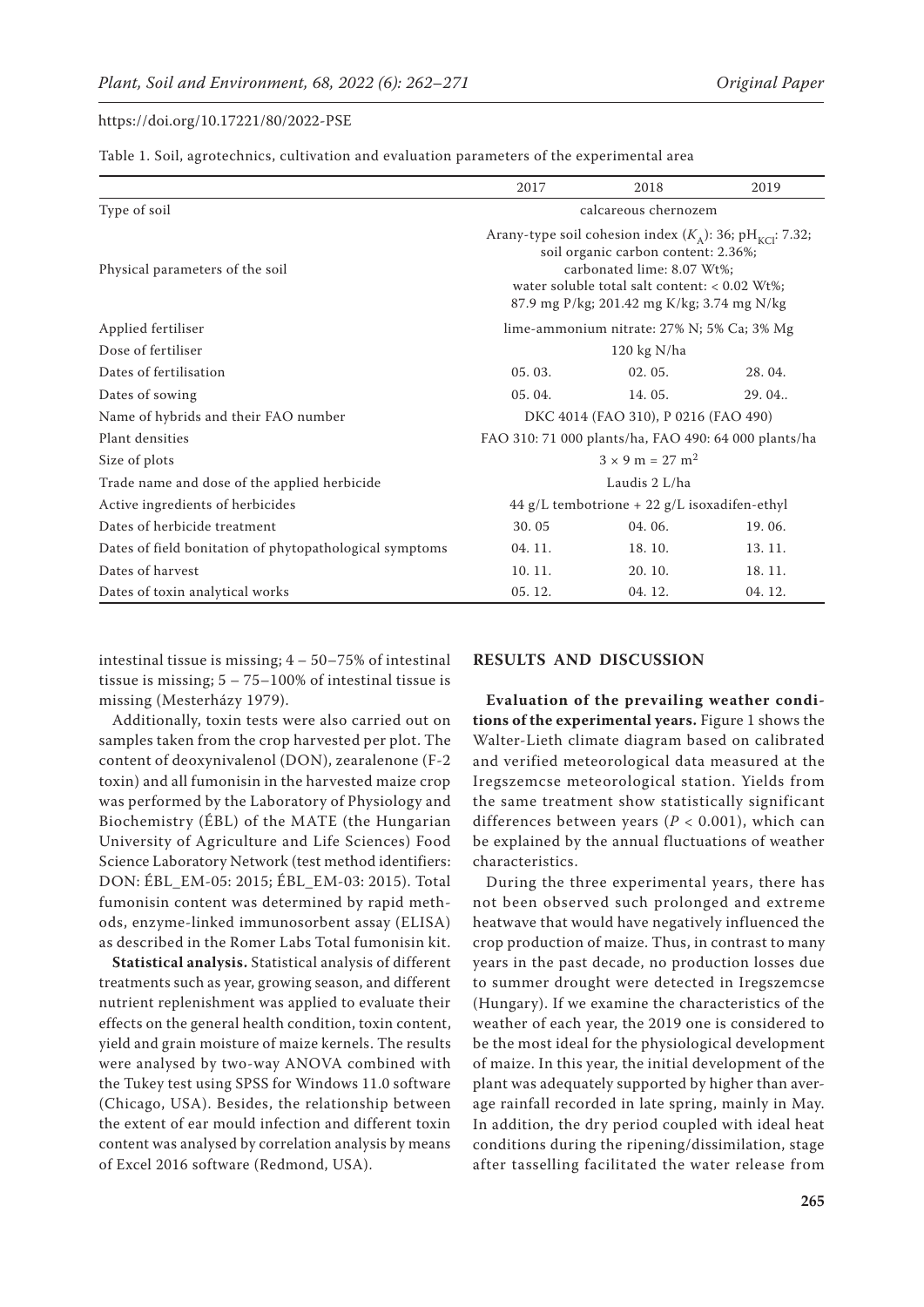

Figure 1. Walter-Lieth climate diagram based on calibrated and verified meteorological data measured at Iregszemcse during the three experimental years (2017–2019). Temperature/precipitation data were visualised using the Middle-European standard of 1 :3 rate between *y*-axes (temperature/precipitation)

corn. Most of the spring and summer vegetation periods of the previous two years could be described with humid conditions (which was especially pronounced in 2017 when they had an adverse effect on plant development). By the end of summer of both years, the weather conditions were turned to be arid. Owing to this weather pattern, similarly to that of 2019, the physiological development of the vegetation (determined by the prevailing weather conditions) was undisturbed.

**The effect of the hybrid and nutrient supply on the yield parameters of maize.** Yield parameters (yield amount for a unit area, wet content of grain, seed kernel weight, hectolitre weight) showed significant yearly differences. Independent variables of the field multifactorial experiment (nutrient supply, the effect of hybrid, etc.) have a multiple effect on the different weight values and wet content of the grain. Figure 2 shows the crop yield of maize, during the experimental period of three years. The analysis of variance (ANOVA, *P* < 0.001) performed on the data obtained during the three experimental years confirmed the significant effects of the two hybrids (DKC 4014, P0216) on crop

# https://doi.org/10.17221/80/2022-PSE

yield and grain wet content. Similarly, nutrient supply had also a significant effect on the yield parameters. These results are consistent with those of a number of field studies (e.g. Sinclair and Muchow 1995, Imran et al. 2015). The effect of fertilisation on grain wet content alone could not be statistically confirmed. Based on the literature, the effect of extra nitrogen added can contribute to the "extension" of the growing season, thus slowing down the release of water during the ripening processes (Farnhan 2001, Biswas and Ma 2016, Shrestha et al. 2018), which could even contribute to decreasing of the plant health condition through the triggered tissue dilution.

The 2017 year is an exception, which can be due to the special climatic characteristics already mentioned. It can be presumed that the big amount of precipitation during the growing season of 2017 did not assist the nutrient uptake of the P0216 (FAO 490) maize hybrids. Nevertheless, P0216 (FAO 490) generally provided 500–1 000 kg plus yield on average for a hectare during the experimental periods. The positive effect of fertilisation on the yield was proven in the case of both hybrids. This finding is



Figure 2. The crop yield (mean + standard error) of maize is due to the different treatments. (A) per treatments, and (B) per years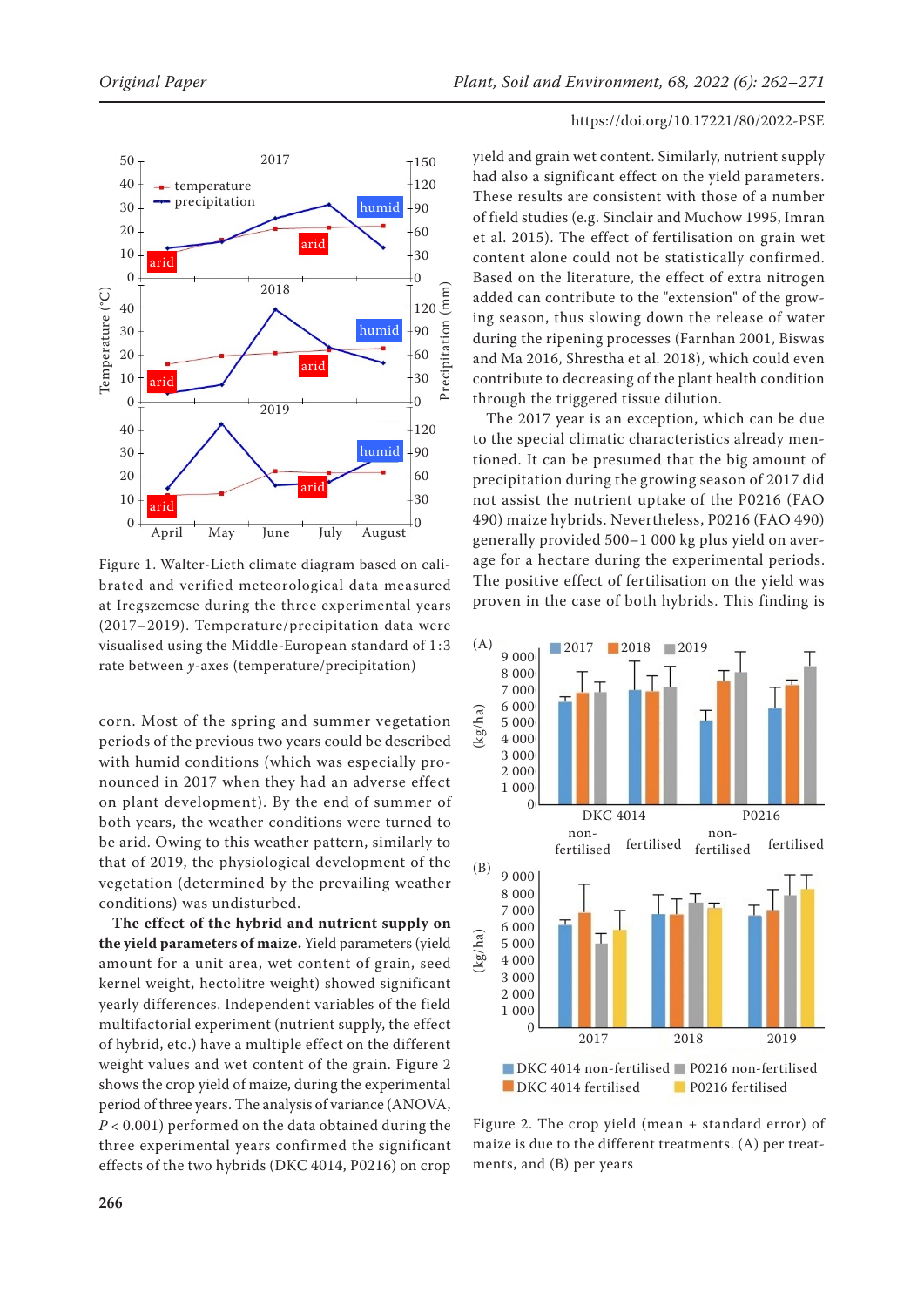especially valid for the year 2019, during which the environmental factors could be considered to be optimal for maize development. The positive correlation between vegetation time and yield was confirmed by several scientific studies (Farnhan 2001, Widdicombe and Thelen 2002, Shrestha et al. 2018).

**Effects of treatments on plant health and primary diseases (stem rot, ear mould).** Table 2 shows the stem rot and ear mould values recorded as a function of each particular year and nutrient replenishment. The analysis of the effects on stem rot reveals that fertilisation and nutrient replenishment did not affect the development and severity of stem rot in any of the maize ripening groups.

On the other hand, it was shown that the year-effect is the decisive factor in this aspect as well. The stem rot values recorded during each study year differed significantly. The outstanding degree of stem rot in 2019 is particularly noteworthy. Furthermore, it can be mentioned that in the plots of the maize hybrid characterised with a longer growing season, exceptionally strong stem rot values were recorded in the last year of the study, which can be explained by the humid spring and summer season of the given year.

It has been experimentally proven (Oldenburg and Ellner 2005, Oldenburg et al. 2017) that stem rot is the predominant cause leading to yield losses, especially when the disease is occurring during premature growth stages, resulting in disturbances in the plant nutrient/water supply hence leading to drying out and lodging. Based on the work of Teich (1989) and

Reid et al. (2001) it is clear that the extra nitrogen (N) supply enhances the chances of corn stem rot disease. Reid et al. (2011) confirmed that N supply at higher rates, such as 200 kg N/ha increased the chance of occurrence of *Fusarium* stem rot.

**Results of mycotoxin content.** To support phytosanitary results, Table 3 shows the effect of fertilisation, vegetation time and experimental years on the mycotoxin content of maize. The recorded mycotoxin contents did not exceed the toxicological upper limits declared by EC No. 1881/2006 for any of the samples. Based on the three-year database analysis the different influencing effects such as the nutrient supply, vegetation time, pesticide treatments and experimental years were also proven.

Fumonisin content of maize grains was significantly influenced by the experimental years (meteorological, climatological factors), the effect of the hybrids and the fertilisation. This was especially expressed in higher fumonisin content in the case of hybrid with longer vegetation period (FAO 490) on those plots where fertilisation was also applied. A strong correlation should be observed between fumonisin content and severity of ear mould infection only in the case of hybrid characterised with a shorter growing season (DKC 4014) when plots were not fertilised*.* The relationship between the variables of the two factors can be described with a positive polynomial function (Figure 3).

Our results show that the histological characteristics due to the longer vegetation time and good

|                  |                              | Mean           |               |                 | (df) P                      |                                |                                          |
|------------------|------------------------------|----------------|---------------|-----------------|-----------------------------|--------------------------------|------------------------------------------|
|                  |                              | 2017           | 2018          | 2019            | effect of<br>the year $(A)$ | effect of<br>fertilisation (B) | interactions of two<br>factors $(A + B)$ |
| Stem rot         |                              |                |               |                 |                             |                                |                                          |
| DKC4014 (FAO310) | non-fertilised<br>fertilised | 3.97<br>0.225  | 0.55<br>0.77  | 9.59<br>7.71    | $(2)$ 0.003 <sup>*</sup>    | $(1)$ 0.353                    | $(2)$ 0.704                              |
| P0216 (FAO490)   | non-fertilised<br>fertilised | 1.009<br>8.15  | 0.83<br>5.025 | 26.703<br>3.262 | $(2) 0.001*$                | $(1)$ 0.14                     | $(2)$ 3.66 $\times$ 10 <sup>-5*</sup>    |
| Ear mould        |                              |                |               |                 |                             |                                |                                          |
| DKC4014 (FAO310) | non-fertilised<br>fertilised | 3.775<br>4.509 | 5.93<br>6.306 | 3.26<br>4.421   | $(2)$ 0.006*                | $(1)$ 0.212                    | $(2)$ 0.866                              |
| P0216 (FAO490)   | non-fertilised<br>fertilised | 7.71<br>13.42  | 7.1<br>8.775  | 4.4<br>5.15     | $(2)$ 0.006*                | $(1)$ 0.059                    | $(2)$ 0.316                              |

Table 2. Average and other statistical values of stem rot (CW) and ear mould (%) calculated by two-way analysis of variance as a function of maize growing season, nutrient supply and year effect

\*indicate statistically significant correlations;  $df -$  degree of freedom ( $P < 0.05$ )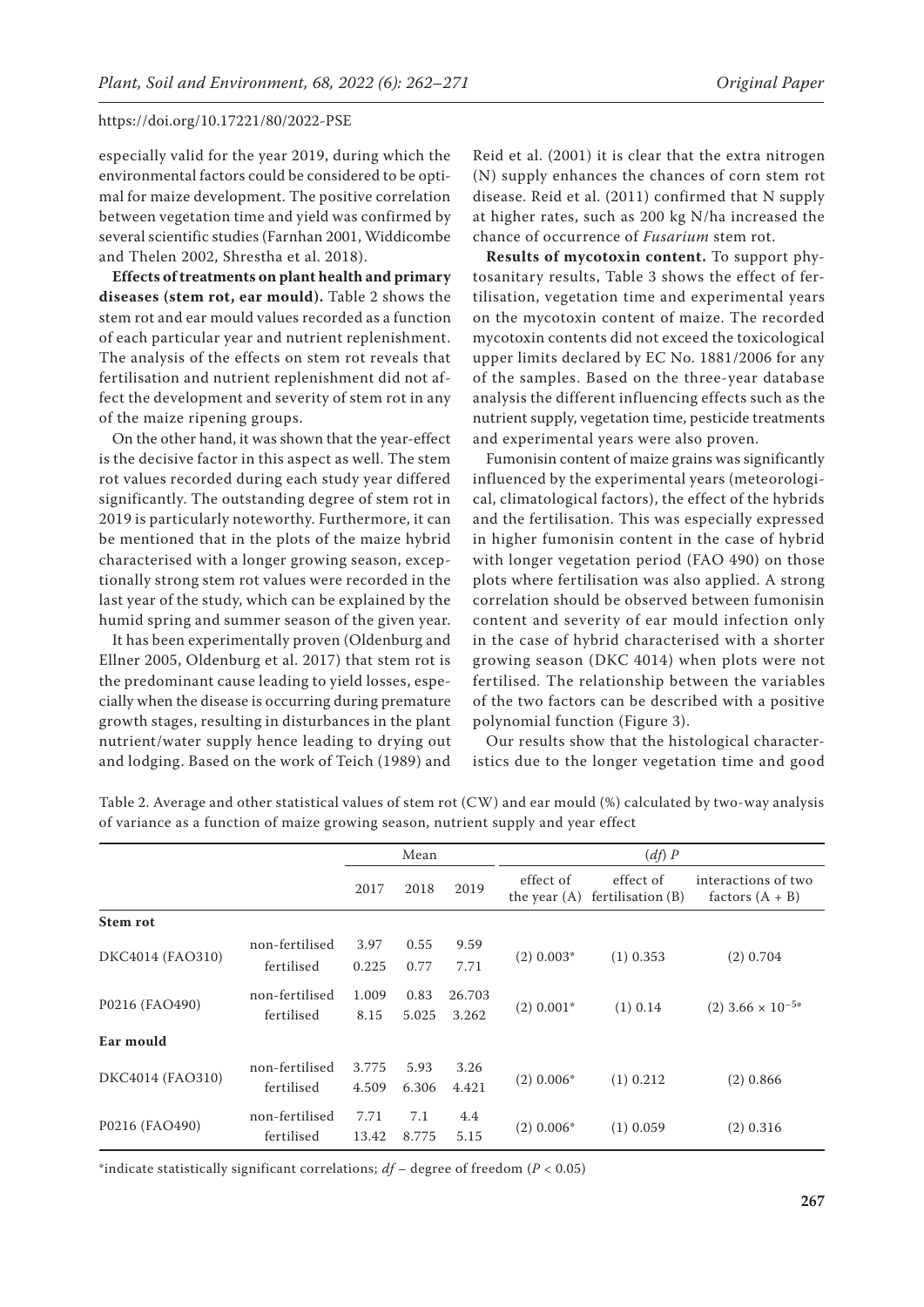Table 3. The effect of fertilisation, vegetation time and experimental year on the mycotoxin content of maize (based on two-way ANOVA) as a function of toxicological upper limits declared by Commission Regulation (EC) No. 1881/2006

|                                                            |                              | Mean           |                          |                   | (df) P                  |                                               |                           |
|------------------------------------------------------------|------------------------------|----------------|--------------------------|-------------------|-------------------------|-----------------------------------------------|---------------------------|
|                                                            |                              | 2017           | 2018                     | 2019              | effect of<br>year $(A)$ | effect of<br>fertilisation<br>(B)             | interactions<br>$(A + B)$ |
| Fumonisin (mg/kg) (toxicological upper limit: 60 mg/kg)    |                              |                |                          |                   |                         |                                               |                           |
| DKC4014 (FAO310)                                           | fertilised<br>non-fertilised | 1.1275<br>2.18 | 2.375<br>1.46875         | 0.5875<br>0.64375 | (2)                     | (3)                                           | (6)<br>0.396              |
| P0216 (FAO490)                                             | fertilised<br>non-fertilised | 2.617<br>2.257 | 4.075<br>3.812           | 2.275<br>1.525    | $0.0001*$               | $0.0003*$                                     |                           |
| DON (mg/kg) (toxicological upper limit: 8 mg/kg)           |                              |                |                          |                   |                         |                                               |                           |
| DKC4014 (FAO310)                                           | fertilised<br>non-fertilised | 0.5<br>0.766   | 0.5<br>0.5               | 0.675<br>0.5      | (2)<br>0.5105           | (3)<br>0.5353                                 | (6)<br>0.247              |
| P0216 (FAO490)                                             | fertilised<br>non-fertilised | 0.5<br>0.516   | 0.5<br>0.5               | 0.5<br>0.5        |                         |                                               |                           |
| Zearalenone (μg/kg) (toxicological upper limit: 350 μg/kg) |                              |                |                          |                   |                         |                                               |                           |
| DKC4014 (FAO310)                                           | fertilised<br>non-fertilised | 25<br>31.5     | 26.72<br>21.875          | 44.012<br>26.05   | (2)                     | (3)                                           | (6)<br>$0.0005*$          |
| P0216 (FAO490)                                             | fertilised<br>non-fertilised | 27<br>25.625   | $\mathbf{0}$<br>$\Omega$ | 14.88<br>3.556    |                         | $3.63 \times 10^{-5*}$ $2.88 \times 10^{-8*}$ |                           |
| Aflatoxin (μg/kg) (toxicological upper limit: †)           |                              |                |                          |                   |                         |                                               |                           |
| DKC4014 (FAO310)                                           | fertilised<br>non-fertilised |                | 1.175<br>1.175           | 1.487<br>1.612    | (1)                     | (3)                                           | (3)<br>0.441              |
| P0216 (FAO490)                                             | fertilised<br>non-fertilised |                | 1.275<br>1.1             | 9.937<br>1.9      | 0.236                   | 0.414                                         |                           |

\*indicate statistically significant correlations; *df*: (*P* < 0.05), treated-untreated: treated with pesticides, or not treated with pesticides; † – as the aflatoxins are carcinogenic and genotoxic acceptable daily intake cannot be established

nutrient supply favour the fumonisin production of the observed phytopathogenic fungi.

In the case of DON toxin, the effect of the meteorological factors and technological parameters was not so pronounced as compared to that of the fumonisin content. Neither experimental years nor agrotechnical parameters influenced significantly the amount of DON toxin.

The concentration of zearalenone was greatly influenced by the climatological factors of the experimental year. Extreme high values were determined in 2019. In parallel, the effect of hybrids was also believed to be an important factor in the zearalenone content of maize. Surprisingly, much higher values were recorded in plots of hybrid with shorter growing seasons. Nutrient supply was also a significant factor influencing the zearalenone content. This finding was supported by the higher toxin concentration

of the unfertilised plots. We have also shown that the interactions of the examined abiotic and human (growing technological) factors also have a statistically significant effect on the zearalenone content.



Figure 3. Correlation between the ear mould values and fumonisin content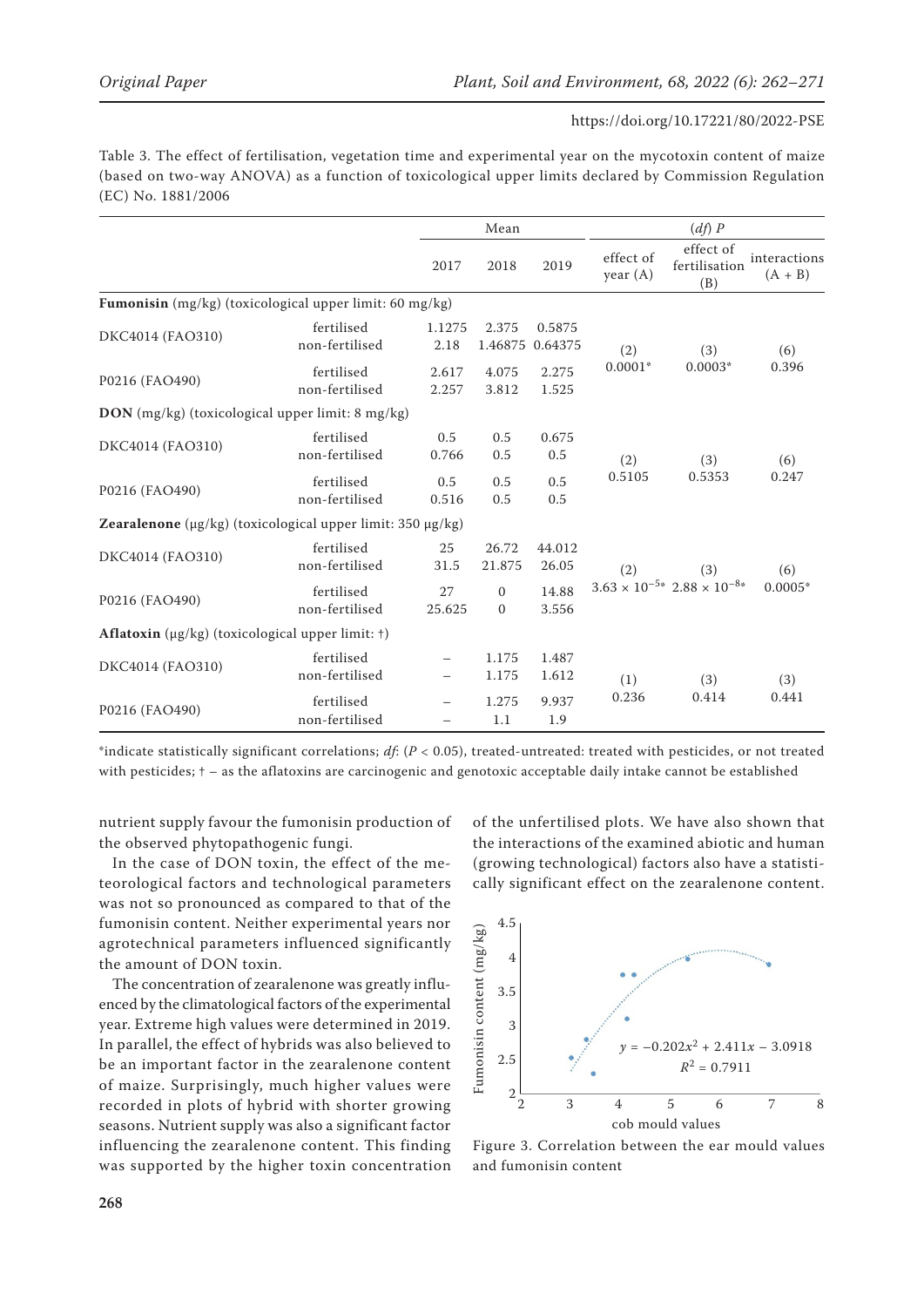According to Atlin et al. (1983) work, in which covariance adjustment for mould level was performed, hybrids were found not to differ significantly toxin accumulation in either year. An effect due to the genetic nature of the hybrid was observed only for the accumulation of zearalenone. Therefore, it can be concluded that its accumulation was influenced by more technological parameters.

Aflatoxin content of maize was examined only in 2018 and 2019. Similar to DON content no statistical correlation was found between the aflatoxin content and the technological parameters/climatic factors examined.

In summary, based on our studies, it can be stated that the applied technological parameters have a major effect on the expression of this toxin load in maize. Dry maize stocks that have lost their water in the vegetation are believed to be predisposing factors for toxin accumulation. N-content of soil and that of plants can play a different role in mycotoxin accumulation in maize plants. According to the results of Yi et al. (2001), the high mycotoxin content in soil is a predisposing factor for high mycotoxin concentration in plant organs, as opposed to the appropriate N supply of the plant. Nitrogen seems to play a critical role in forming a plant's immune system because its deficiency limits the plant's growth rate, whilst reducing the yield potential (Szulc et al. 2012). Overall appropriate mineral fertilisation – especially with regard to nitrogen – and sowing date may contribute to the reduction of plant infection by fungi of the *Fusarium* genus. Several researchers have claimed that using various types of fertilisers (urea, ammonium nitrate and calcium nitrate) causes a decrease in the degree of grain contamination with mould fungi; however, an excess of nitrogen in the soil may increase the infection of grains (Yi et al. 2001). The sowing date of the crop is believed also to be a very important factor to avoid competition between flowering time and spore dispersal period of fungi. Therefore, earlier dates for sowing maize in specific areas often result in a lower level of infection (Molnár et al. 2004).

Many fungal species can produce multiple toxins or the same toxin can be produced by multiple fungal species (Logrieco et al. 2002, Szécsi et al. 2010, Bartók et al. 2006, 2013). In the case of *Aspergillus*  species, which had previously been considered to be storage pathogens, the field origin of the aflatoxins produced by them has been demonstrated recently (Guo et al. 2017). This was also confirmed

by our results. This may also be a consequence of global warming tendencies, as the *Aspergillus* genus has a higher temperature requirement than that of *Fusarium* species.

Resistance breeding is believed to be the most efficient method against plant diseases. The reaction of maize hybrids to pathogens may greatly differ, nevertheless, an absolutely resistant hybrid to pathogens does not exist currently (Mesterházy et al. 2020). The expression of differences in susceptibility greatly depends on the year-effect. If environmental factors are favourable for the pathogens ("great infection pressure"), differences in susceptibility between hybrids can be well observed and evaluated, however, if conditions are not optimal for pathogen action, even a more susceptible hybrid may show an adequate level of resistance. Based on the results of Mesterházy (2018) it can be said that the resistance of maize to fungal pathogens occurring on the ear is generally not associated with the hybrid characters. During breeding, all fungal species must be counted individually and the degree of resistance must be tested separately for each fungal pathogen (Mesterházy et al. 2000, Szabó et al. 2018). This is all the more justified because the dominance of species damaging the ear may vary from year to year. If we follow this guideline in breeding and assessing the degree of resistance, there will be significant quality improvements in food and feed safety in the future (Szabó et al. 2018).

We could not find the correlation between the toxin content of maize and the intensity of the infection in all cases. High toxin levels can be measured in ears with little or no symptoms, so it is not possible to take a clear stand on resistance issues without toxin analysis (Mesterházy et al. 2000).

Plant breeding and phytopathological research show that in order to acquire reliable pieces of information about the level of resistance of a hybrid (or breeding line), it is not enough to examine the natural infection, but provocative tests and artificial infections are also necessary. Assessment of natural infection and symptomatic identification remain important, especially in field plant-protection experiments. However, these need to be examined over several years in order to measure the impact of changing environmental conditions from year to year (Mesterházy et al. 2000). Expression of disease symptoms are influenced not only by environmental factors, but genetic background and the level of resistance as well (Munkvold and White 2016).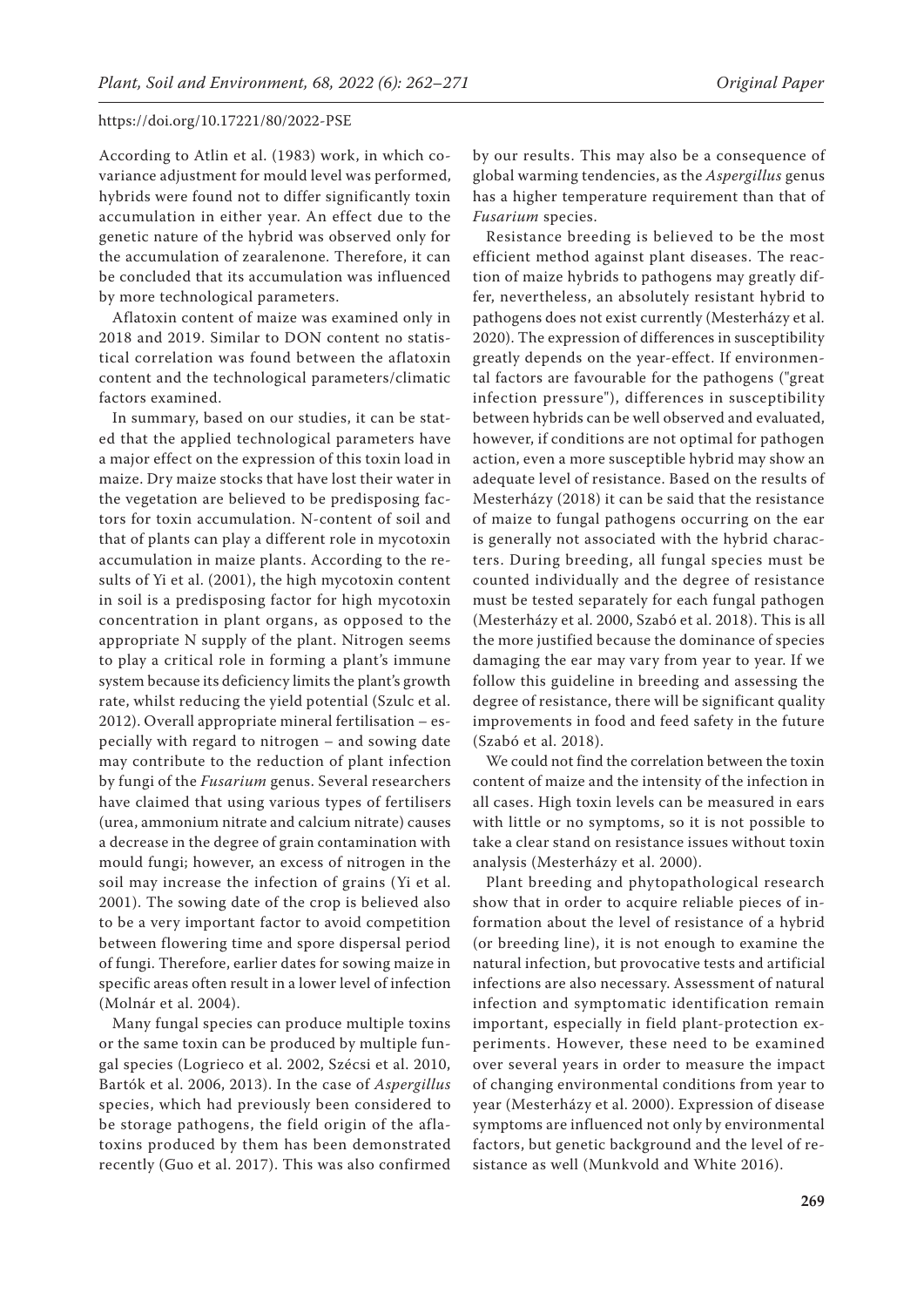Under field conditions, it can be even more difficult to achieve accurate results, as the so-called stem rot is considered to be a "pseudo-resistance factor", as plants showing this symptom can be characterised with sudden and rapid water release and this can reduce the symptoms of ear mould by up to 50%. In epidemic years, high levels of infection definitely imply a lack of resistance, but the absence of symptoms does not necessarily hint at resistance, it can also be due to a simple disease avoidance of the plant (Mesterházy et al. 2000, Mesterházy 2018).

# **REFERENCES**

- Akmal M., Rehman-Ur-Hameed, Farhatullah, Asim M., Akbar H. (2010): Response of maize varieties to nitrogen application for leaf area profile, crop growth, yield and yield components. Pakistan Journal of Botany, 42: 1941–1947.
- Aminu R.O., Ayinde I.A., Ibrahim S.B. (2015): Technical efficiency of maize production in Ogun State, Nigeria. Journal of Development and Agricultural Economics, 7: 55–60.
- Atlin G.N., Enerson P.M., McGirr L.G., Hunter R.B. (1983): Gibberella ear rot development and zearalenone and vomitoxin production as affected by maize genotype and *Gibberella zeae* strain. Canadian Journal of Plant Science, 63: 847–853.
- Bartók T., Szécsi Á., Szekeres A., Mesterházy Á., Bartók M. (2006): Detection of new fumonisins mycotoxins and fumonisin-like compounds by reversed-phase high-performance liquid chromatograpy/electrospray inonization ion trap mass spectrometry. Rapid Communications in Mass Spectrometry, 20: 2447–2462.
- Bartók T., Tölgyesi L., Szécsi Á., Varga J., Bartók M., Mesterházy A., Gyimes E., Veha A. (2013): Identification of unknown isomers of fumonisin B5 mycotoxin in a *Fusarium verticillioides* culture by high-performance liquid chromatography/electrospray ionization time-of-flight and ion trap mass spectrometry. Journal of Liquid Chromatography and Related Technologies, 36: 1549–1561.
- Bernhoft A., Torp M., Clasen P.-E., Løes A.-K., Kristoffersen A.B. (2012): Influence of agronomic and climatic factors on *Fusarium* infestation and mycotoxin contamination of cereals in Norway. Food Additives and Contaminants. Part A, Chemistry, Analysis, Control, Exposure and Risk Assessment, 29: 1129–1140.
- Biswas D.K., Ma B.L. (2016): Effect of nitrogen rate and fertilizer nitrogen source on physiology, yield, grain quality, and nitrogen use efficiency in corn. Canadian Journal of Plant Science, 96: 392–403.
- Blandino M., Reyneri A., Vanara F. (2008a): Influence of nitrogen fertilization on mycotoxin contamination of maize kernels. Crop Protection, 27: 222–230.
- Blandino M., Reyneri A., Vanara F. (2008b): Effect of plant density on toxigenic fungal infection and mycotoxin contamination of maize kernels. Field Crops Research, 106: 234–241.
- Christensen J.J., Wilcoxson R.D. (1966): Stalk Rot of Corn. St. Paul, American Phytopathological Society, 59.
- Delibaltova V., Tonev T., Zheliazkov I. (2009): Effect of sowing density on the productivity of maize hybrids cultivated for grain under irrigation in Plovdiv region. Plant Science, 46: 412–416.
- Ewees M.S.A., Yazal S.A.S.E., Sowfy D.M.E. (2008): Improving maize grain yield and its quality grown on a newly reclaimed sandy soil by applying micronutrient, organic manure and biological inoculation. Research Journal of Agriculture and Biological Sciences, 4: 537–544.
- Farnham D.E. (2001): Row spacing, plant density, and hybrid effects on corn grain yield and moisture. Agronomy Journal, 93: 1049–1053.
- Guo B.Z., Ji X.Y., Ni X.Z., Fountain J.C., Li H., Abbas H.K., Lee R.D., Scully B.T. (2017): Evaluation of maize inbred lines for resistance to pre-harvest aflatoxin and fumonisin contamination in the field. The Crop Journal, 5: 259–264.
- Hajiboland R. (2012): Effect of micronutrient deficiencies on plants stress responses. In: Ahmad P., Prasad M.N.V. (eds.): Abiotic Stress Responses in Plants. New York, Springer, 283–329.
- Heier T., Jain S.K., Kogel K.-H., Pons-Kühnemann J. (2005): Influence of N-fertilization and fungicide strategies on *Fusarium* head blight severity and mycotoxin content in winter wheat. Journal of Phytopathology, 153: 551–557.
- Hirte J., Leifeld J., Abiven S., Mayer J. (2018): Maize and wheat root biomass, vertical distribution, and size class as affected by fertilisation intensity in two long-term field trials. Field Crops Research, 216: 197–208.
- Hossain A. (2020): Maize: Production and Use. BoD Books on Demand. London, InTechOpen.
- Imran S., Arif M., Khan A., Khan M.A., Shah W., Latif A. (2015): Effect of nitrogen levels and plant population on yield and yield components of maize. Advances in Crop Science and Technology, 3: 170.
- Keszthelyi S., Pónya Zs. (2019): Canopy-dwelling arthropod response to rynaxypyr and lambda-cyhalothrin treatments in maize. Scientia Agriculturae Bohemica, 50: 236–243.
- Leggett M., Newlands N.K., Greenshields D., West L., Inman S., Koivunen M.E. (2015): Maize yield response to a phosphorussolubilizing microbial inoculant in field trials. The Journal of Agricultural Science, 153: 1464–1478.
- Logrieco A., Mulè G., Moretti A., Bottalico A. (2002): Toxigenic *Fusarium* species and mycotoxins associated with maize ear rot in Europe. European Journal of Plant Pathology, 108: 597–609.
- Lone A.A., Khan M.H., Dar Z.A., Wani S.H. (2018): Breeding strategies for improving growth and yield under waterlogging conditions in maize: a review. Maydica, 61: 1–11.
- Mesterházy A., Vojtovics M. (1977): Rate of *Fusarium* spp. infectiontion in maize 1972–1975. Növénytermelés, 26: 367–378.
- Mesterházy A. (1979): Stalk splitting as a method for evaluating stalk rot of corn (Breeding for resistance to fungal diseases). Plant Disease Reporter, 63: 227–231.